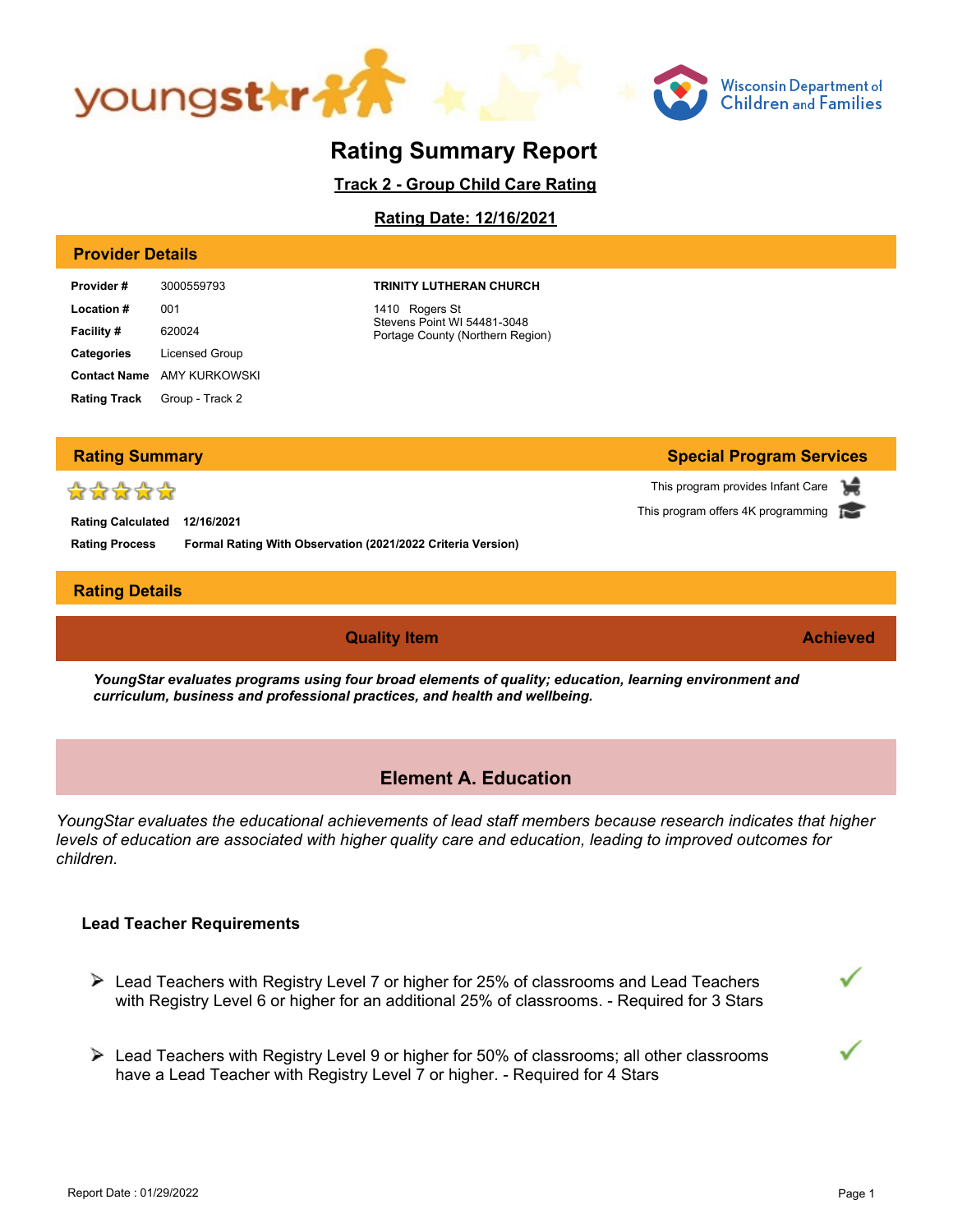| <b>Quality Item</b>                                                                                          | <b>Achieved</b> |  |
|--------------------------------------------------------------------------------------------------------------|-----------------|--|
| ⋗<br>Lead Teachers with Registry Level 12 or higher for 100% of classrooms. - Required for 5<br><b>Stars</b> |                 |  |
| <b>Center Director Requirements</b>                                                                          |                 |  |
| Director with Registry level 10 or higher. - Required for 3 Stars<br>⋗                                       |                 |  |
| ⋗<br>Director with Registry level 12 or higher. - Required for 4 Stars                                       |                 |  |
| ⋗<br>Director with Registry level 13 or higher. - Required for 5 Stars                                       |                 |  |
| <b>Actual Center Director Qualifications</b>                                                                 |                 |  |

*\* Director achieved Registry Level 13* 

Learn more about Registry education levels at <https://www.the-registry.org/Membership/CareerLevels.aspx>

# **Element B. Learning Environment and Curriculum**

*Providing a safe, nurturing, and responsive environment is the foundation for supporting the learning and development of young children. Teachers create developmentally appropriate environments by intentionally considering the physical and social environment, including the materials, room arrangement, interactions, schedules, and routines that make up each day. The environment is created to support the development of the whole child, focusing on the individual needs and interests of each child.*

| The program completed a self-assessment. - Required for 3, 4 or 5 Stars<br>⋗                                                                                                          |  |
|---------------------------------------------------------------------------------------------------------------------------------------------------------------------------------------|--|
| The program developed a plan to improve in quality. - Required for 3, 4 or 5 Stars                                                                                                    |  |
| The program has supportive interactions with children and an environment, with ample<br>⋗<br>materials, that supports children's play-based learning. - Required for 3, 4, or 5 Stars |  |
| Developmentally appropriate interactions and positive relationships are<br>❖<br>demonstrated.                                                                                         |  |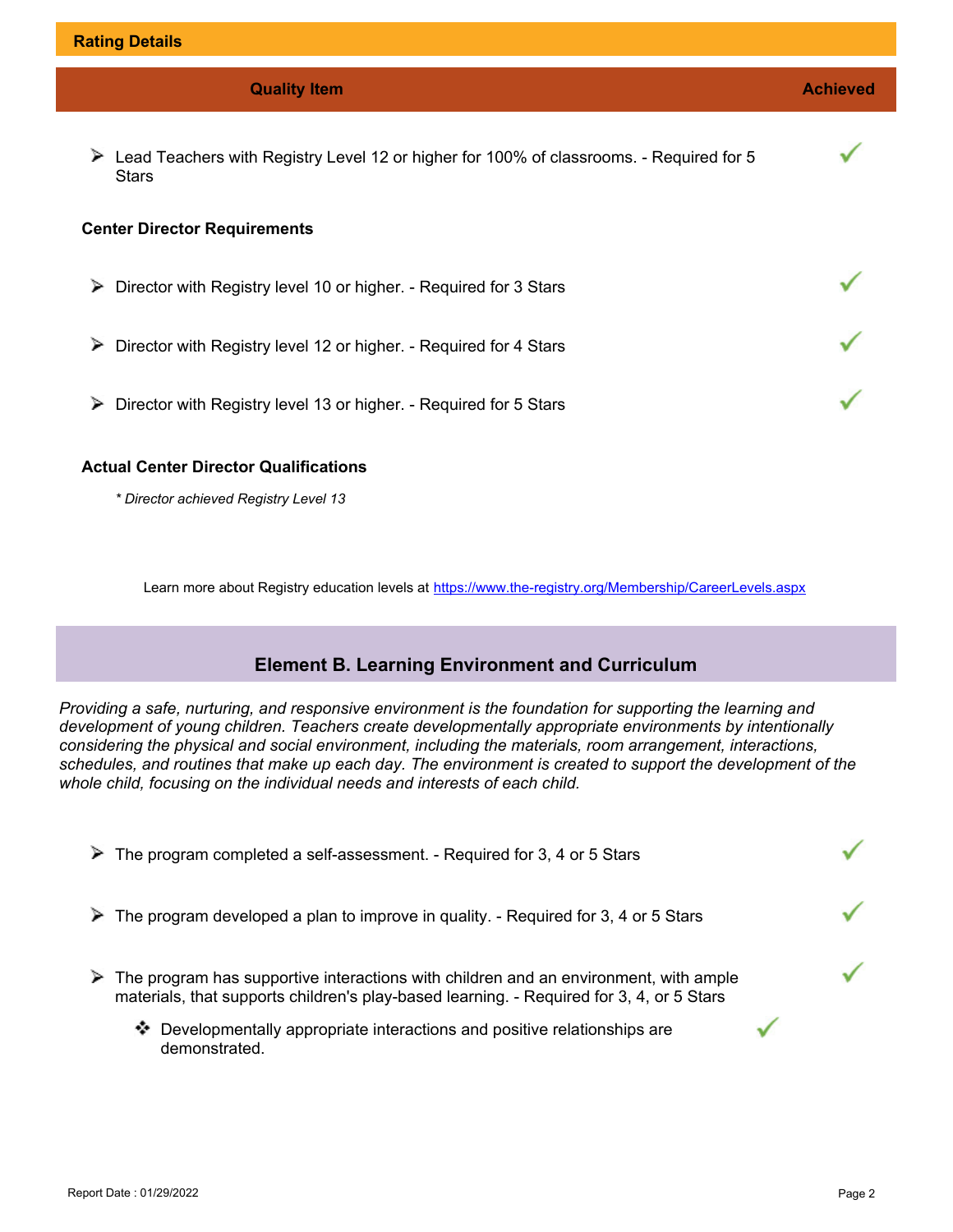| <b>Quality Item</b>                                                                                                                                  | <b>Achieved</b> |
|------------------------------------------------------------------------------------------------------------------------------------------------------|-----------------|
| The environment is organized into interest centers or play areas to support<br>∙<br>children's meaningful play.                                      |                 |
| A variety of developmentally appropriate materials are accessible to children.<br>❖                                                                  |                 |
| Materials and experiences supporting all areas of development, different<br>∙<br>learning styles, and varied levels of difficulty are provided.      |                 |
| The daily schedule includes a long stretch of uninterrupted free choice play.<br>❖                                                                   |                 |
| $\triangleright$ The program was observed using the Environment Rating Scale(s) and achieved a score of<br>3.5 or higher - Required for 4 or 5 Stars |                 |
| The program was observed using the Environment Rating Scale(s) and achieved a score of<br>4.5 or higher - Required for 5 Stars                       |                 |
| The program's average ERS score for this rating was 4.65                                                                                             |                 |

Learn more about Environment Rating Scales at <https://www.ersi.info/>

## **Element C. Business and Professional Practices**

*Early education programs that use effective business and professional practices are more likely to provide a highquality learning environment, stay in business, and interact more sensitively with children and families. YoungStar also measures family engagement practices, understanding the importance of families opportunities to partner in their child's education.*

| $\triangleright$ The program has business practices around budgeting, record-keeping, and payment<br>agreements. - Required for 3, 4, or 5 Stars   |  |
|----------------------------------------------------------------------------------------------------------------------------------------------------|--|
| $\triangleright$ The program has solid employment policies for its staff. - Required for 4 and 5 Stars                                             |  |
| $\triangleright$ The program is actively working on improving its work environment through a strategic<br>planning process. - Required for 5 Stars |  |
| The program has Family Engagement practices with examples from each of the four Family<br>Engagement items. - Required for 3 Stars                 |  |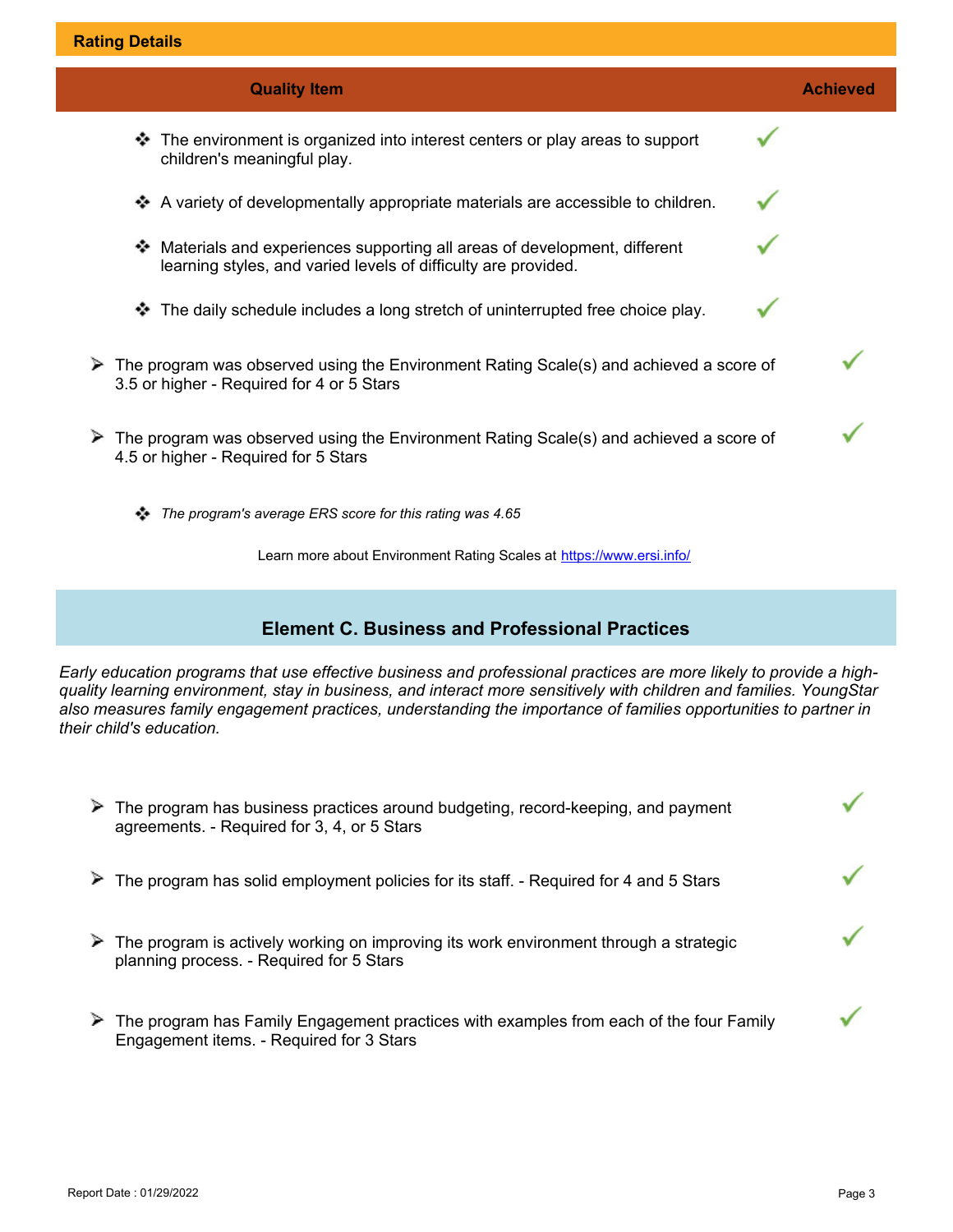| <b>Quality Item</b>                                                                                                                         | <b>Achieved</b> |
|---------------------------------------------------------------------------------------------------------------------------------------------|-----------------|
| The program has Family Engagement practices with two examples from each of the four<br>Family Engagement items. - Required for 4 or 5 Stars |                 |
| Communication<br>❖                                                                                                                          |                 |
| • Respectful two-way exchange of information                                                                                                |                 |
| - Multiple ways to communicate are offered                                                                                                  |                 |
| • Time is made to engage families meaningfully in conversation                                                                              |                 |
| Family Needs and Feedback Inform Program                                                                                                    |                 |
| • Family input guides program planning and policies                                                                                         |                 |
| • Program is adapted to meet the needs of children and families                                                                             |                 |
| • Staff and volunteers reflect family's diverse backgrounds                                                                                 |                 |
| <b>Collaborative Activities with Families</b><br>❖                                                                                          |                 |
| • Families are encouraged to participate in activities                                                                                      |                 |
| • Opportunities exist for staff and families to learn from one another                                                                      |                 |
| • Volunteer opportunities match families' strengths, interests, and skills                                                                  |                 |
| <b>Community Resources and Family Support</b>                                                                                               |                 |
| • Families are connected to community resources                                                                                             |                 |
| • Supporting and planning around transitions is provided                                                                                    |                 |
| Educational and developmental resources are offered to families for home<br>use                                                             |                 |

# **Element D. Health and Wellness**

*Children need access to daily physical activity and nutritious meals and snacks to help them develop lifelong healthy habits. Early care and education settings are a great place to start building these habits.*